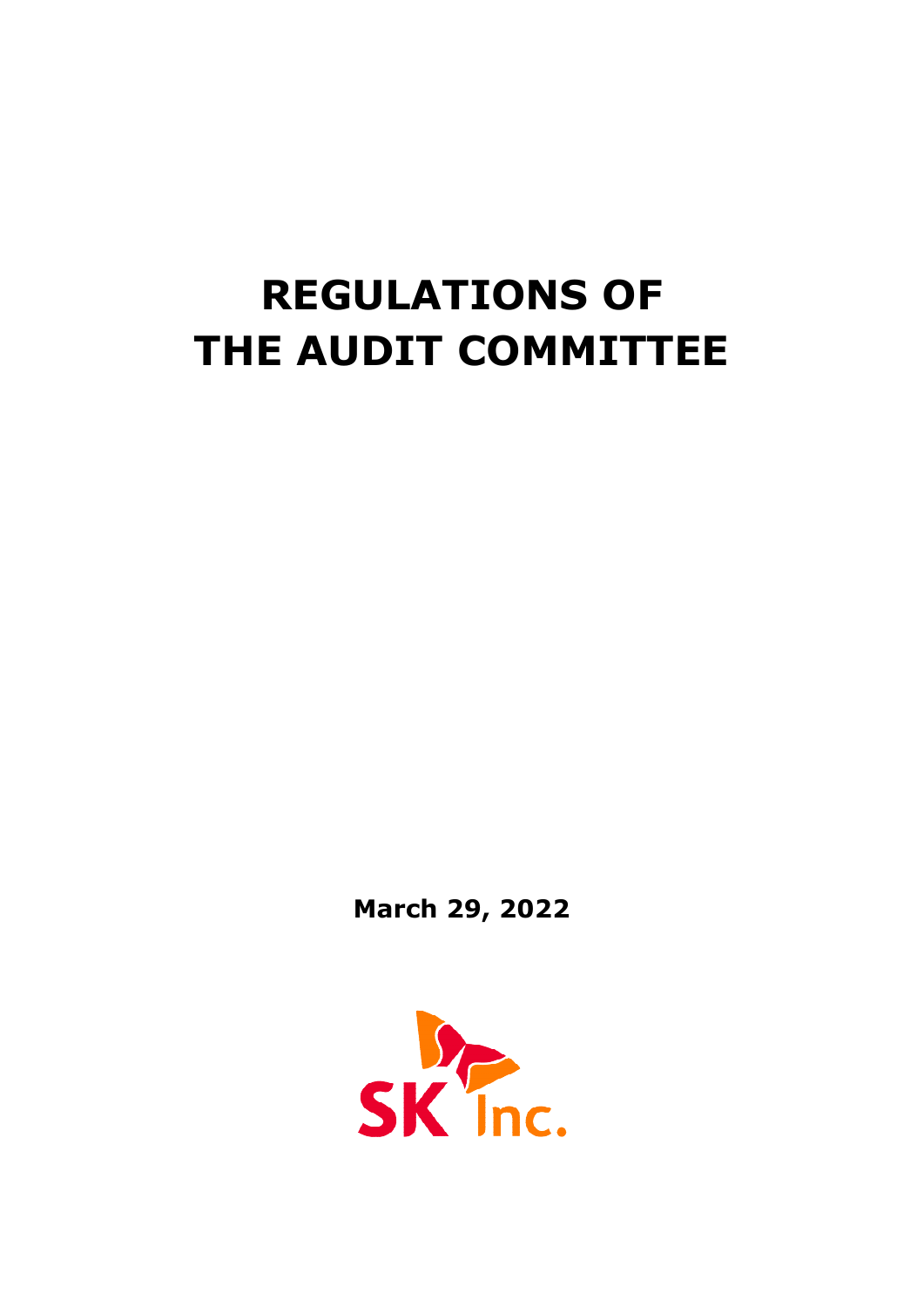

# **Article 1 (Purpose)**

- ① The purpose of these regulations is to set forth the matters necessary for efficient composition and operation of the Audit Committee (the "Committee") as prescribed under the relevant laws and regulations, the Articles of Incorporation and the Regulations of the Board of Directors.
- ② These regulations shall apply with respect to any matters not prescribed in the relevant laws and regulations, the Articles of Incorporation, or the Regulations of the Board of Directors.

# **Article 2 (Principle of Independence and Objectivity)**

- ① The Committee shall conduct audits independently from the Board of Directors, other executive organizations and other departments.
- ② The Committee shall maintain objectivity in conducting audits.

# **Article 3 (Composition)**

- ① The Committee shall be comprised of at least three (3) outside directors, at least one of whom shall be an accounting or financial expert as prescribed in the Commercial Act.
- ② The appointment and discharge of members of the Committee (the "member(s)") shall be determined at the general shareholders' meeting, and their term of office shall be the same as that of the directors.

# **Article 4 (Chairperson)**

- ① The chairperson shall be appointed by the Committee, and the chairperson shall represent the Committee and preside at all of its meetings.
- ② In case the chairperson is unable to serve, a member designated by the Committee shall perform the duties in place of the chairperson and a meeting for appointment of such member shall be presided by the eldest of the present members.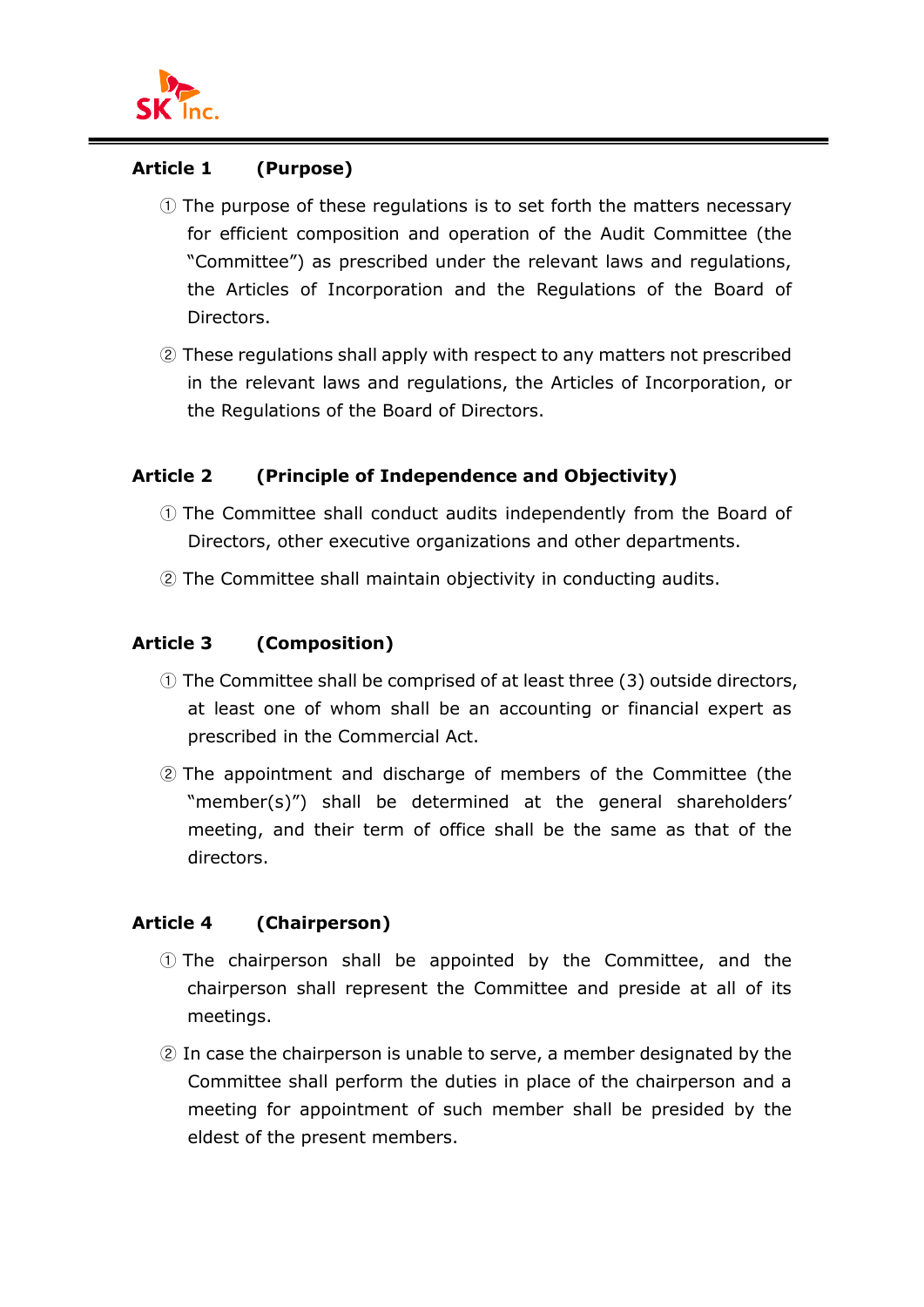

③ The term of the chairperson shall be until the end of the first ordinary general shareholders' meeting following its appointment. <Newly Inserted, March 29, 2022>

# **Article 5 (Convening of Meeting)**

- ① The meetings of the Committee shall be convened by the chairperson.
- ② Any member may request the chairperson to convene the Committee meeting by submitting the agendum and grounds therefor.
- ③ In convening the Committee meeting, the chairperson shall give notice to each member of the date, time, place and agenda of the meeting, at least two (2) days prior to the date set for such meeting; provided, however, that in case of an emergency, such notice may be given by the date immediately preceding the date of such meeting.
- ④ The Committee meeting may be held without following the procedure prescribed in paragraph 3 upon unanimous consent of all members.

# **Article 6 (Method of Adopting Resolutions)**

- ① Any resolution of the Committee shall be adopted by the presence of a majority of the members in office and a majority of the votes of the members present.
- ② The Committee may permit all or some of the members to participate in the meeting by means of communication that allow simultaneous audio transmission, in lieu of attending such meeting in person and such members shall be deemed to have attended the meeting in person; provided, however, that notwithstanding this provision, if a face-toface meeting is required by the Act on External Audit of Stock Companies or other relevant laws and regulations, such members shall be permitted to participate in the resolution process only by video teleconference meeting conducted in different places equipped with any device of remote communication by which such members may transmit and receive video and sound simultaneously during the meeting.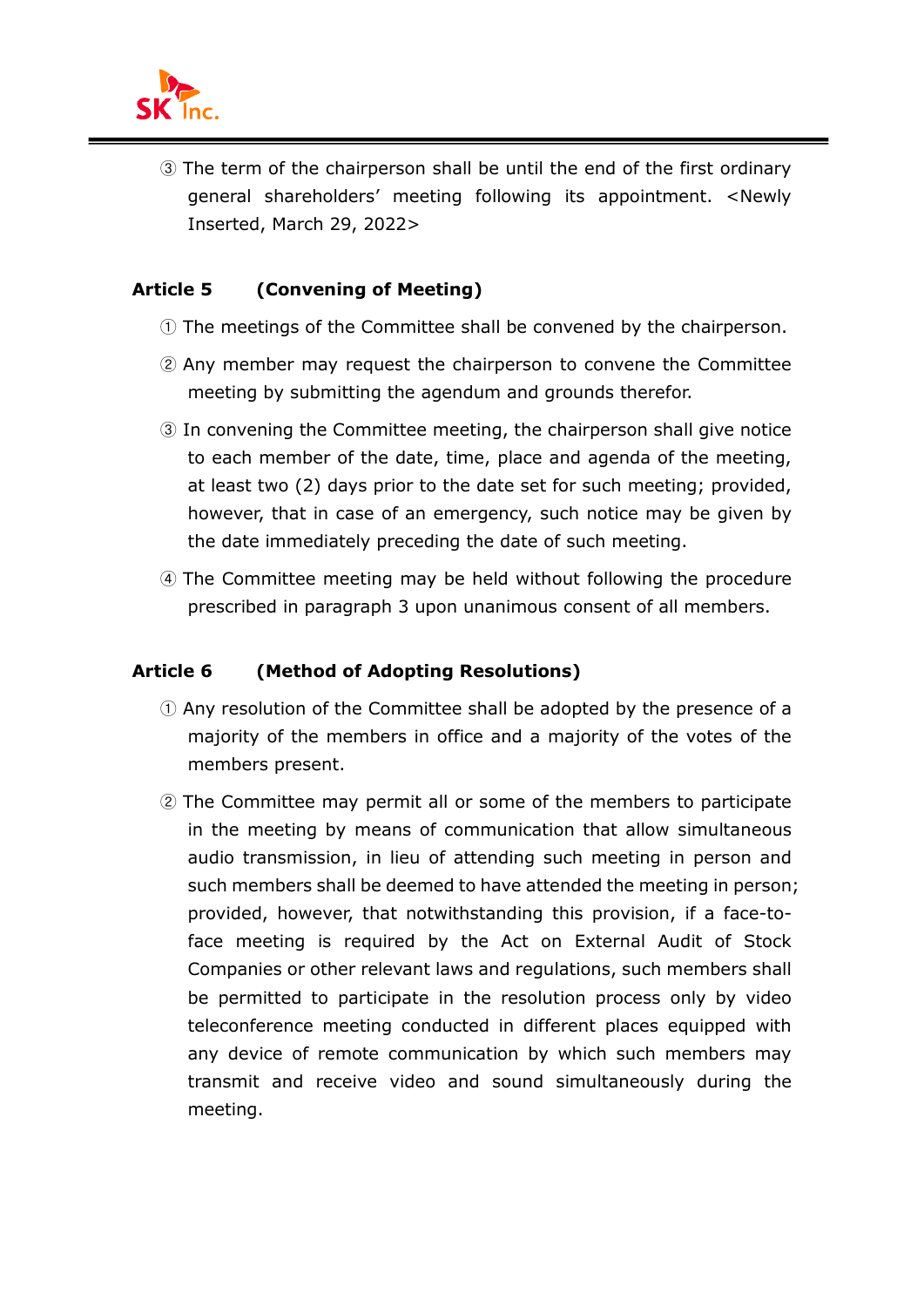

#### **Article 7 (Role and Authority)**

- ① The Committee shall audit the accounting and business of the Company, and shall perform the duties delegated by the Board of Directors in accordance with the relevant laws and regulations, the Articles of Incorporation, or the Regulations of the Board of Directors.
- ② The authorities of the Committee are as follows:
	- 1. Request the director(s), etc. for business report and investigation on the Company's affairs and property;
	- 2. Request business report and investigation on the affairs and property of the subsidiaries;
	- 3. Request the Board of Directors to convene extraordinary meeting of shareholders;
	- 4. Authority to receive expert assistance at the expense of the Company;
	- 5. Receipt of reports from the directors;
	- 6. Claim of injunction against any director's illegal act;
	- 7. Represent the Company in lawsuits between the director(s) (excluding cases where a member is a party to the lawsuit) and the Company;
	- 8. Request the court to appoint a person who will represent the Company in lawsuits between the members and the Company;
	- 9. In case an accounting fraud has been reported by an insider, confirm such fact and measures taken following such report, keep the identity of the reporter confidential, and determine whether there has been any unfavorable treatment of the reporter following such report;
	- 10. Consent to the Board of Director's approval of the financial statements (including the consolidated financial statements);
	- 11. Approval for establishment or amendment of Internal Accounting Management Regulations and assessment of the operations thereof; and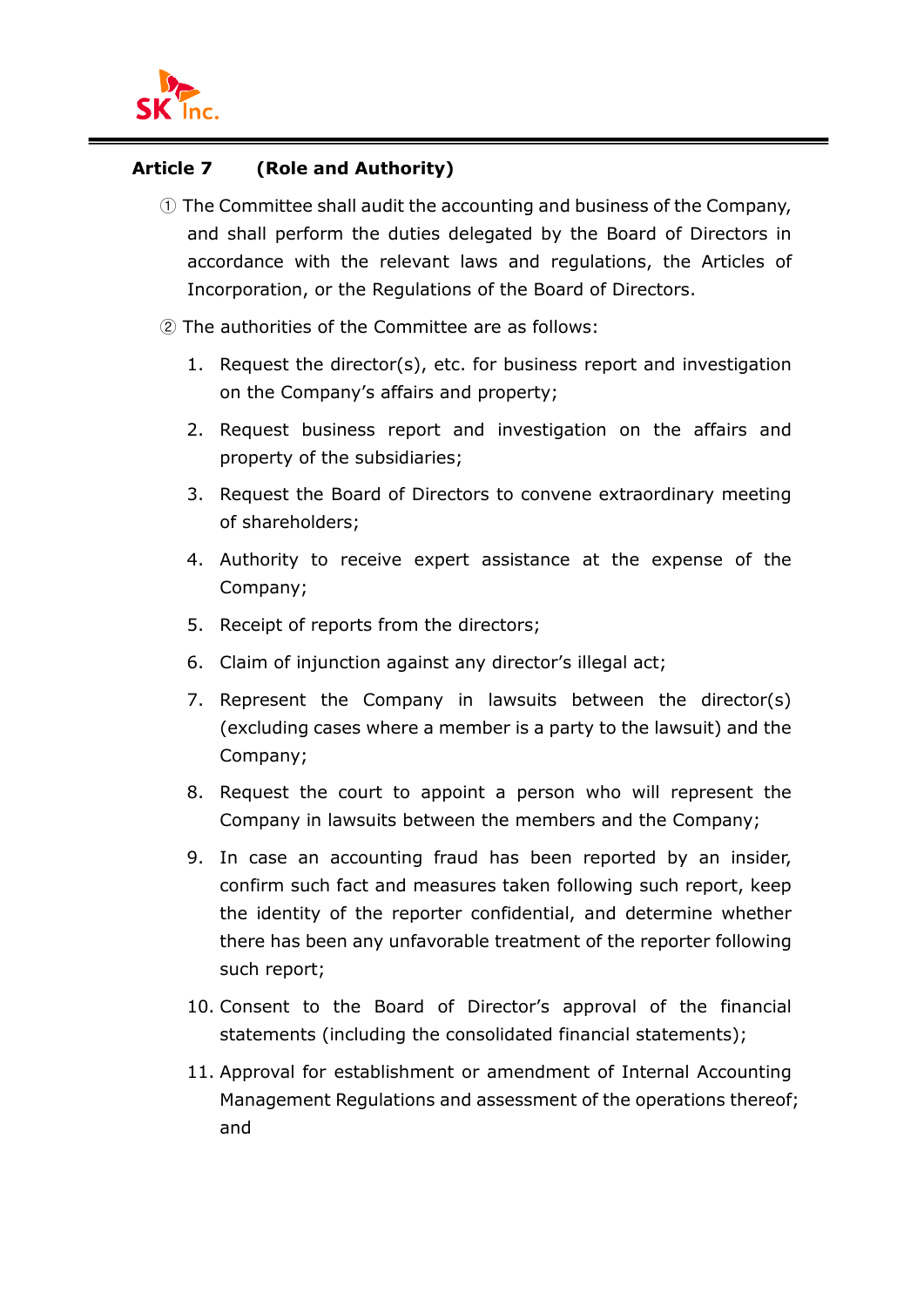

12. Appointment of external auditor(s).

# **Article 8 (Duty)**

- ① The members shall perform their duties with the due care of a good manager.
- ② The members shall not divulge any trade secrets acquired while performing their duties both during their tenure as members and after their resignation.
- ③ In case the Committee acknowledges that a director has been or may be in violation of laws and regulations or the Articles of Incorporation, it shall report such fact to the Board of Directors.

# **Article 9 (Matters to be Presented to the Meeting)**

- ① The Committee shall review and resolve any of the following matters related to the general shareholders' meeting:
	- 1. Request to convene an extraordinary meeting of shareholders; and
	- 2. Investigation and statement of the agenda and documents for the general shareholders' meeting.
- ② The Committee shall review and resolve any of the following matters related to directors and the Board of Directors:
	- 1. Duty to report to the Board of Directors;
	- 2. Preparation and submission of audit report;
	- 3. Claim of injunction against any director's illegal act;
	- 4. Request business report from the directors; and
	- 5. Matters delegated by the Board of Directors.
- ③ The Committee shall review and resolve any of the following matters related to audit:
	- 1. Investigation of work responsibilities or property;
	- 2. Receipt of report from the director or a person delegated by the director;
	- 3. Representation in lawsuits between the directors and the Company;
	- 4. Review of the annual accounting audit plan and result thereof;
	- 5. Review of adequacy of changes in accounting principles;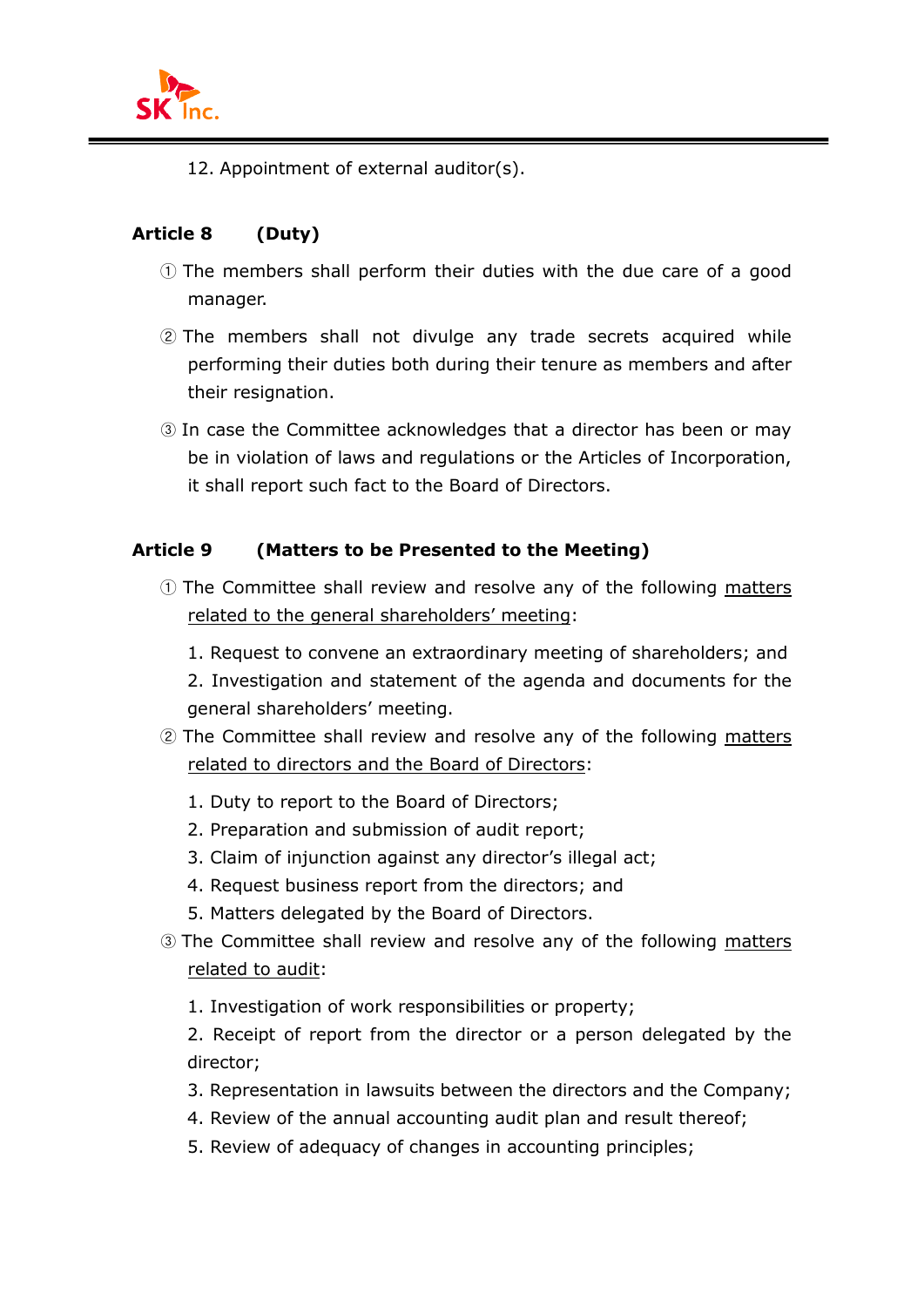

6. Assessment of the internal control system (including internal accounting management system);

7. Approval for establishment or amendment of Internal Accounting Management Regulations;

8. Confirmation of measures taken to rectify matters requiring correction after an audit;

9. Determination related to appointment, replacement, discharge and compensation of outside auditor(s) (hereinafter, "auditor(s)")

10. Assessment of audit activities of the auditors;

11. Receipt of reports from the auditors on the Company's violation of the accounting principles and appointment of external experts for the investigation on such violation;

12. If the Company requests the Securities and Futures Commission (SFC) to appoint auditor(s), approval therefor;

13. If the Company requests the SFC to reappoint the appointed auditor(s), approval therefor; and

14. Request the subsidiaries for business report for performance of duties.

④ The Committee shall review and resolve the following matter related to internal trading:

1. Matters requiring a resolution by the Board of Directors as prescribed in Article 26 (Resolutions by Board of Directors on Large-Scale Internal Trading and Disclosure) of the Monopoly Regulation and Fair Trade Act. This subparagraph shall not apply in cases where approval of the Board of Directors is required by other laws and regulations other than Article 26 of the Monopoly Regulation and Fair Trade Act.

⑤ The Committee shall review and resolve matters prescribed under the relevant laws and regulations, the Articles of Incorporation, or the Regulations of the Board of Directors.

# **Article 10 (Internal Audit Subcommittee)**

The Company shall form an internal audit subcommittee under the Committee which will assist in the tasks of the Committee as follows:

1. The internal audit subcommittee shall report to the Audit Committee at least once a year regarding matters related to audit; and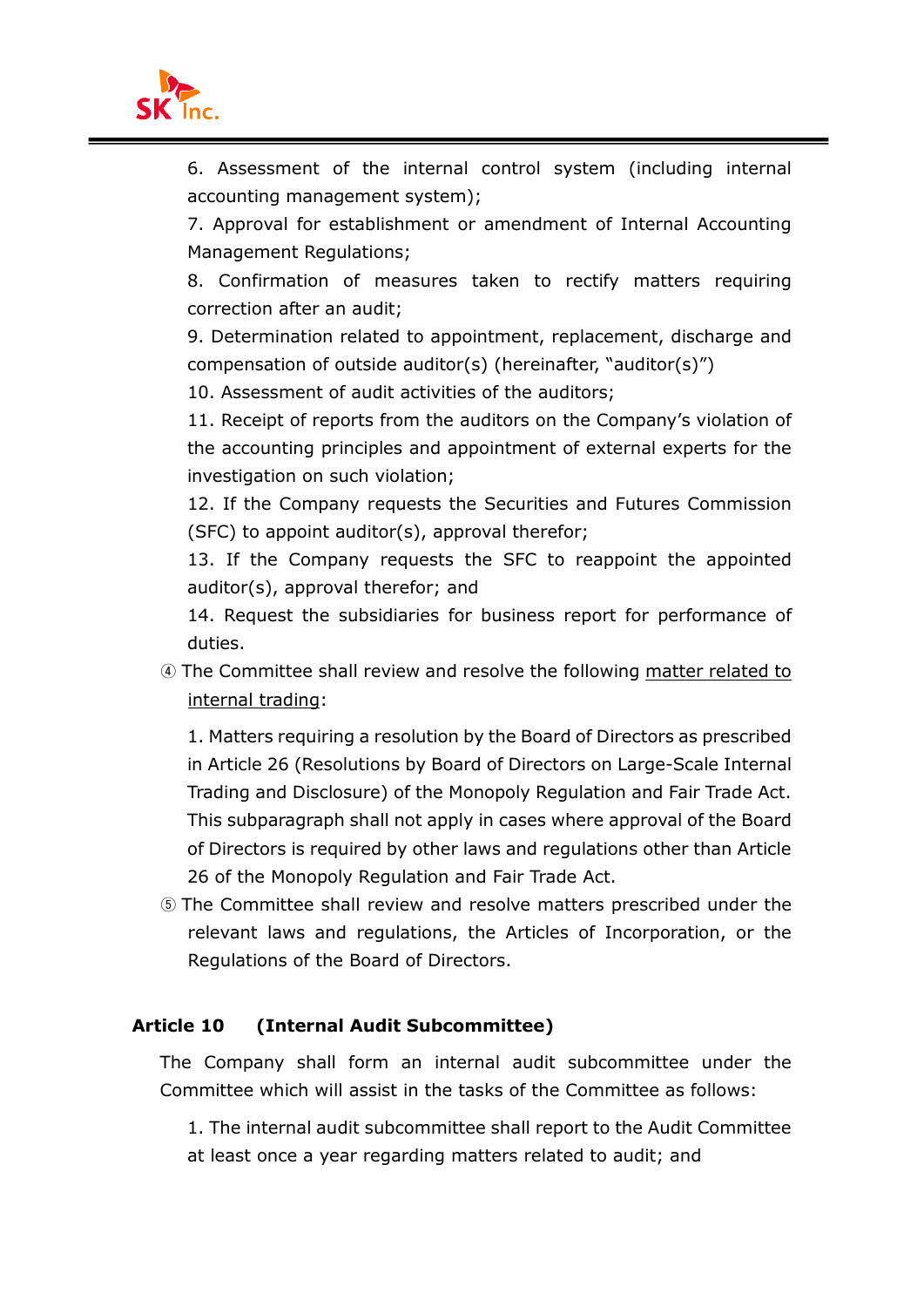

2. The Company shall discuss the appointment of the internal audit subcommittee chair in advance with the Committee.

# **Article 11 (Right to Request Submission of Documents, etc.)**

- ① If necessary for performance of duties, the Committee may require the relevant officers/employees and auditors to attend the meeting and submit relevant information and/or state their opinion.
- ② The Committee may seek expert advice, etc. at the expense of the Company by the resolution of the Committee, if necessary.

# **Article 12 (Secretariat Organization)**

- ① The secretariat organization of the Committee shall refer to the [internal audit subcommittee].
- ② The secretariat organization shall assist the chairperson and administer the affairs of the Committee.

# **Article 13 (Meeting Minutes)**

- ① The secretariat organization shall record and keep minutes regarding the proceedings of the Committee.
- ② The agenda, summary of proceedings, resolutions adopted at the meeting, names of the directors who have voted against such resolutions, and the reason for objections thereto shall be recorded in the minutes, on which all members present at the meeting shall sign their names or affix their seal impressions.

# **Article 14 (Minutes of the Audit)**

- ① The secretariat organization shall record and keep minutes of the audit regarding the audit by the Committee.
- ② The proceedings and the results of the audit shall be recorded in the minutes of the audit, on which all members shall affix their seal impressions or sign their names.